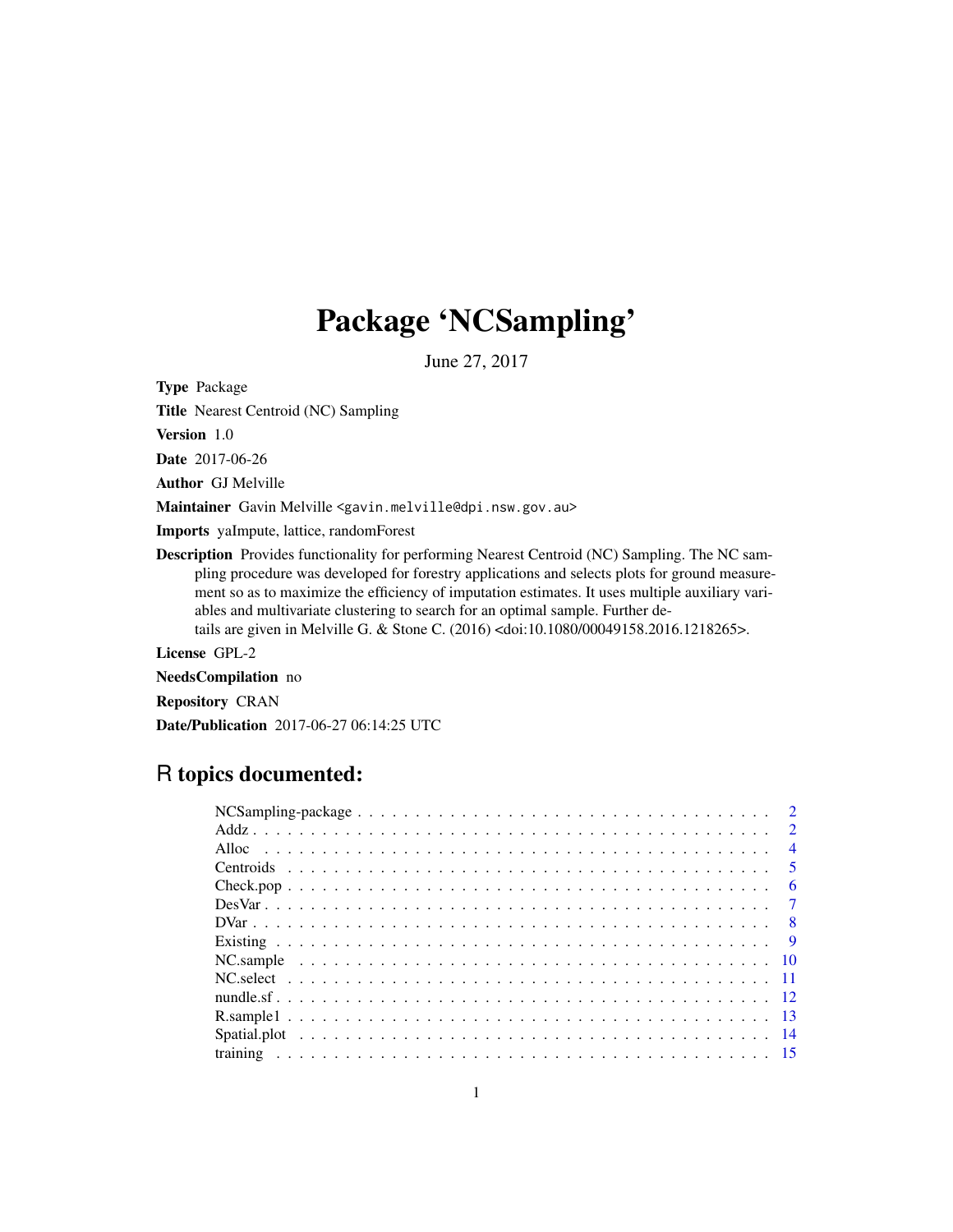#### <span id="page-1-0"></span>**Index** [17](#page-16-0)

NCSampling-package *Nearest Centroid (NC) Sampling*

#### Description

Suite of functions to perform NC sampling. Used by forestry practitioners to select reference plots for imputation using remotely sensed data, for example aerial laser scanning (ALS) data.

#### Details

Package: NCSampling Type: Package Version: 1.0 Date: 2017-06-26 License: GPL-2

Depending on the application, the functions are usually called in the following order:- Check.pop - check population file for errors Alloc - allocate sample numbers to strata Existing - determine the virtual plots, in the target set, which are neighbours to pre-existing plots Alloc - re-allocate sample numbers to strata, taking into account pre-existing plots and their neighbours NC.sample - select reference plots from the candidate set, using the internal functions Centroids and NC.select. Spatial.plot - display the virtual plots, including the NC sample plots, as an x-y graph. DesVar - calculate approximate design variances for each stratum and for the whole population.

# Author(s)

G Melville Maintainer: <gavin.melville@dpi.nsw.gov.au>

#### References

G. Melville & C. Stone. (2016) Optimising nearest neighbour information - a simple, efficient sampling strategy for forestry plot imputation using remotely sensed data. Australian Forestry, 79:3, 217:228, DOI: 10.1080/00049158.2016.1218265.

Addz *Addz*

#### Description

Add variable/s to the population file which are good predictors of the variables/s of interest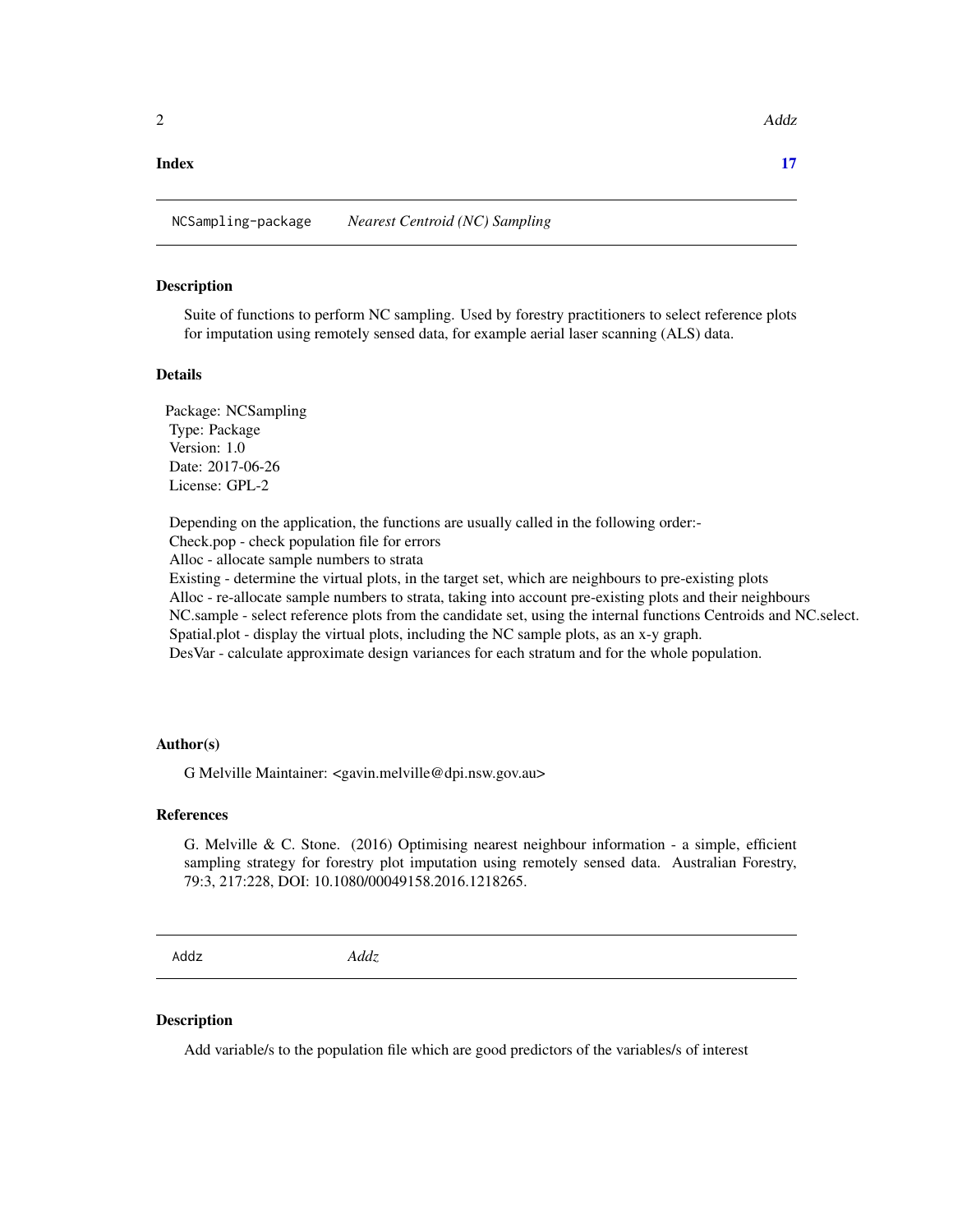#### <span id="page-2-0"></span> $\angle$ Addz  $\angle$  3

# Usage

Addz(popfile, training, yvars, xvars, pool)

# Arguments

| dataframe containing population data - as a minimum there must be columns<br>named 'PID' (plot identifier), 'Strata' and 'plot_type'. |
|---------------------------------------------------------------------------------------------------------------------------------------|
| data frame containing training data. Must contain auxiliary variables and vari-<br>able/s of interest.                                |
| vector containing the name of each variable of interest (dependent variable).                                                         |
| vector containing the names of the auxiliary variables.                                                                               |
| logical value - should the training data be pooled across strata prior to fitting the<br>regression model?                            |
|                                                                                                                                       |

# Details

The predictor variable for the each variable of interest (dependent variable) is obtained by performing random forest regression on the training data using the designated auxiliary variables. The training data can be pooled across strata (pool=T), or fitted separately within each strata (the default). Not normally called directly.

# Value

A list with components:-

| popfile  | population file - data frame, as above, with predictor variable/s added to the file          |
|----------|----------------------------------------------------------------------------------------------|
| r.sɑared | data frame containing the R-squared values obtained from the random forest re-<br>gression/s |

# Author(s)

G. Melville

# References

Random forest regression is performed using the randomForest package.

# See Also

```
DesVar, randomForest.
```
### Examples

## Addz(popfile, training, yvars, xvars)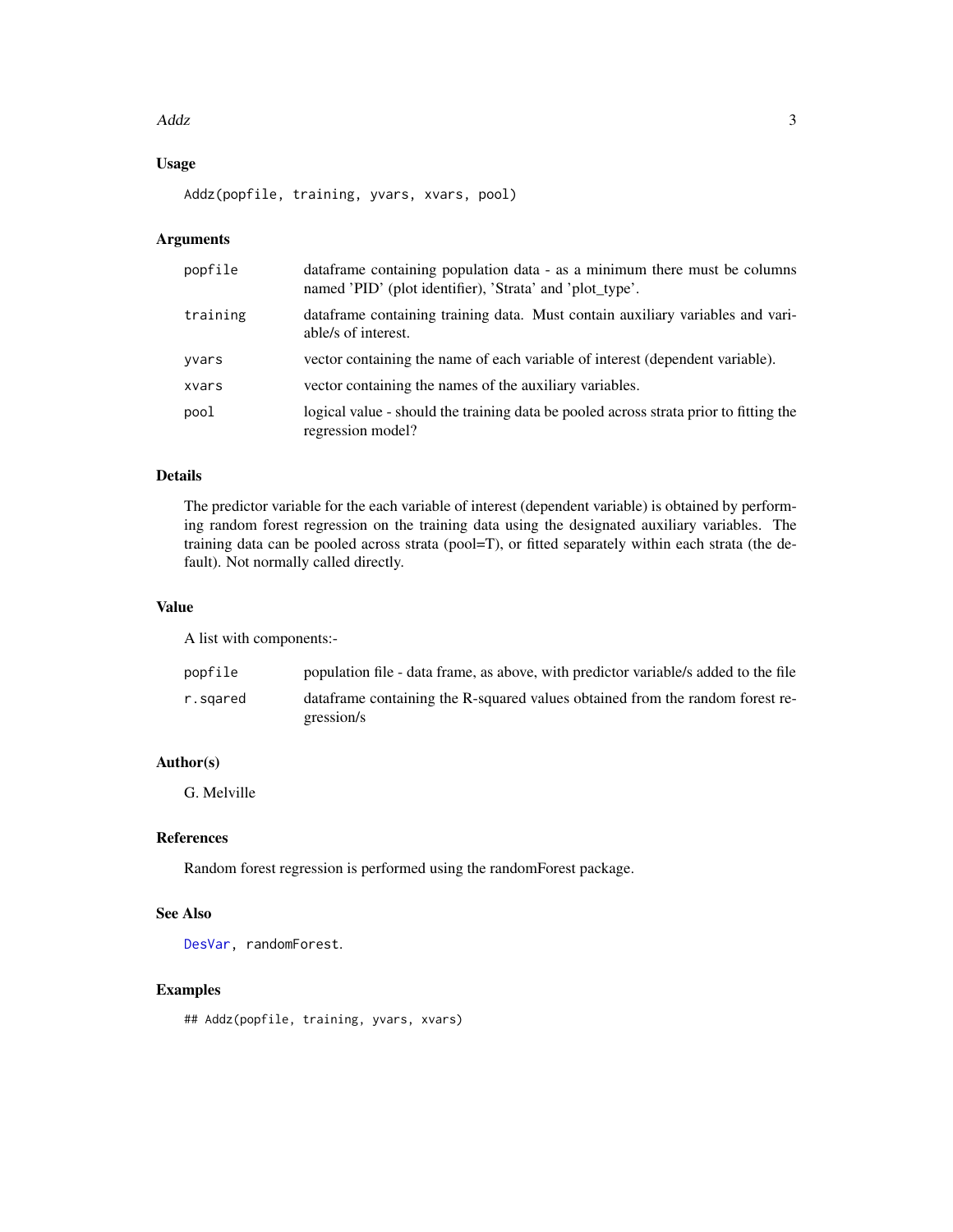<span id="page-3-0"></span>

Allocate sample among several strata, using proportional allocation. Inputs population file and total sample size. Outputs sample sizes for each stratum

# Usage

Alloc(popfile, ntotal)

# Arguments

| popfile | data frame containing population data - as a minimum there must be columns<br>named 'PID' (plot identifier), 'Strata' and 'plot type'. |
|---------|----------------------------------------------------------------------------------------------------------------------------------------|
| ntotal  | total sample size - required number of reference plots for all strata combined.                                                        |

#### Details

Performs a proportional allocation, by calculating the required sample size for each stratum (i) using the formula  $n_i = n * N_i / N$ , where n is the sample size (number of reference plots) and N is the number of target plots.

# Value

A vector of sample sizes, one for each stratum in the population file.

# Author(s)

G. Melville

#### See Also

[Existing](#page-8-1) and [NC.sample](#page-9-1).

# Examples

```
popfile<-data.frame(PID=1:20, Strata=rep(c('A', 'B'),c(12,8)),
  plot_type=rep('B',20))
tot.samp<-6
Alloc(popfile, tot.samp)
```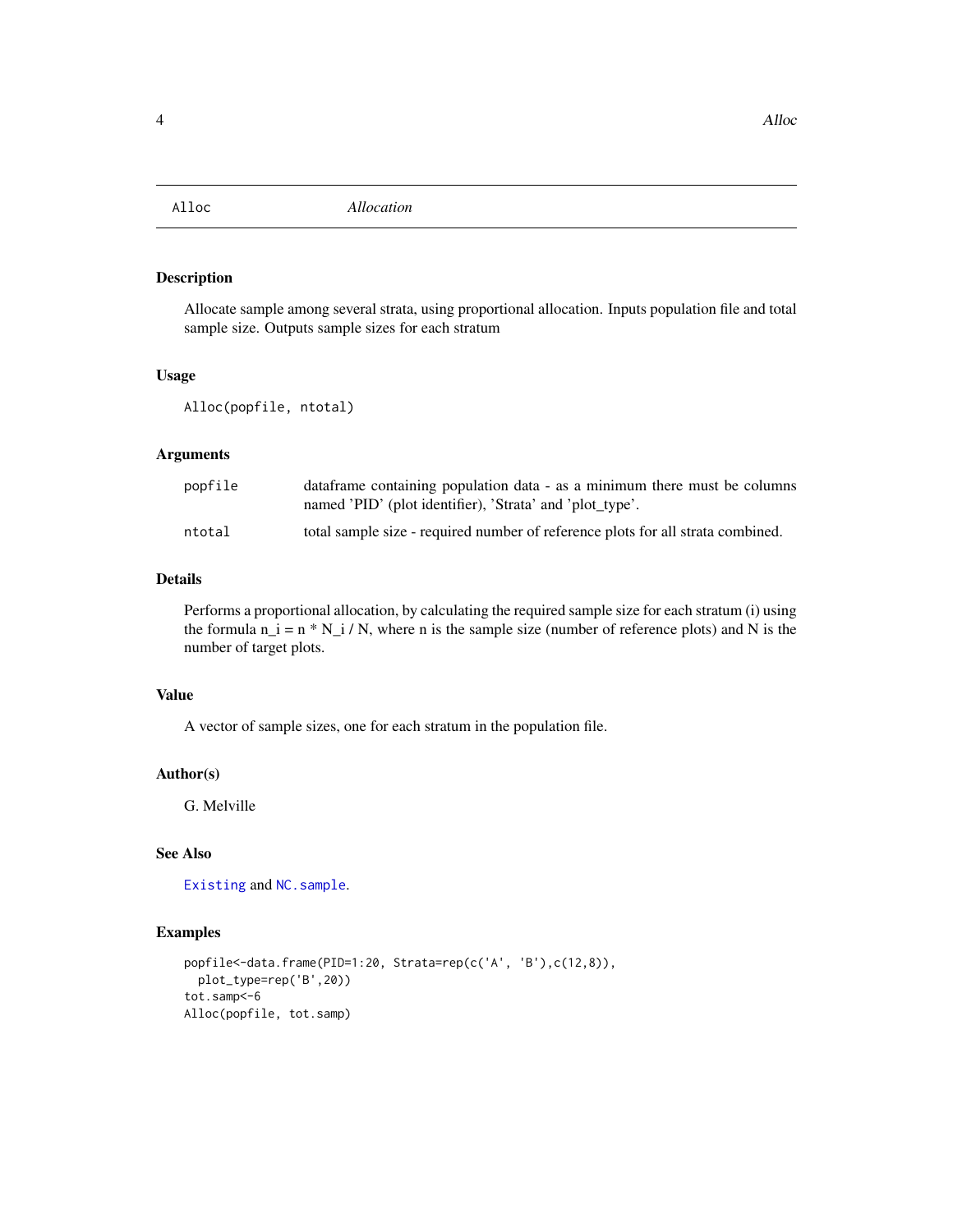<span id="page-4-0"></span>

Separates a single stratum of the population file into n clusters and finds the centroid of each cluster, where n is the sample size. Not intended to be called directly.

#### Usage

Centroids(popfile, nrefs, desvars, ctype, imax, nst)

### Arguments

| popfile | population file - dataframe containing information relating to all plots in the<br>stratum. |
|---------|---------------------------------------------------------------------------------------------|
| nrefs   | scalar defining the number of reference plots - required sample size for the stra-<br>tum.  |
| desvars | character vector containing the names of the design variables.                              |
| ctype   | clustering type - either k-means ('km') or Ward's D2 ('WD').                                |
| imax    | maximum number of iterations when calling the k-means clustering procedure.                 |
| nst     | number of random initial centroid sets when calling the k-means clustering pro-<br>cedure.  |

# Details

The virtual plots are partitioned so as to minimise the sums of squares of distances from plots to cluster centroids. This is done by using a multivariate clustering procedure such as k-means clustering (Hartigan & Wong, 1979) or Ward's D2 clustering (Murtagh & Legendre, 2013), using standardized design variables and a Euclidean distance metric.

### Value

| centroids | dataframe containing centroids.      |
|-----------|--------------------------------------|
| cmns      | dataframe containing centroid means. |

#### Author(s)

G Melville

#### References

Hartigan & Wong (1979) Algorithm AS 136: a K-means clustering algorithm. Applied Statistics 28, 100-108, DOI:10.2307/2346830.

Murtagh, M & Legendre, P. (2014) Ward's hierarchical agglomerative clustering method: which algorithms implement Ward's criterion? Journal of Classification, 31, 274-295, DOI: 10.1007/s00357- 014-9161-z.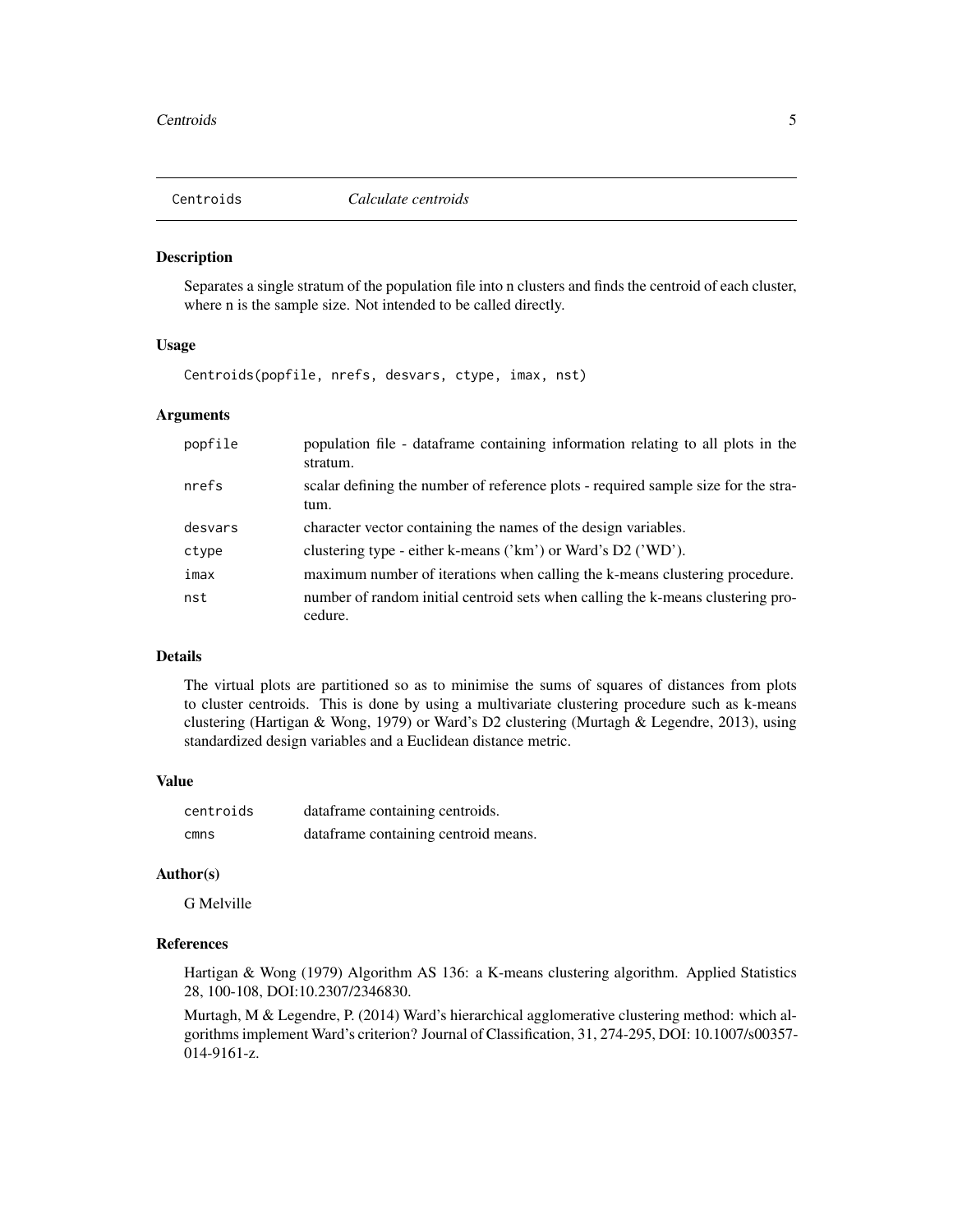# <span id="page-5-0"></span>See Also

[Existing,](#page-8-1) [NC.sample](#page-9-1) and kmeans.

# Examples

## Centroids(popfile, nrefs, desvars, ctype='km', imax=200, nst=20)

Check.pop *Check population file*

# Description

Carries out a range of checks on the population file to detect the most commonly encountered errors. Provides a barchart showing the population structure.

# Usage

```
Check.pop(popfile, desvars)
```
# Arguments

| popfile | data frame containing information for all plots in the population. |
|---------|--------------------------------------------------------------------|
| desvars | vector containing the names of the design variables.               |

# Value

Reports on any errors found and produces a barchart.

# Author(s)

G. Melville

# See Also

[NC.sample](#page-9-1).

# Examples

## Check.pop(popfile, desvars)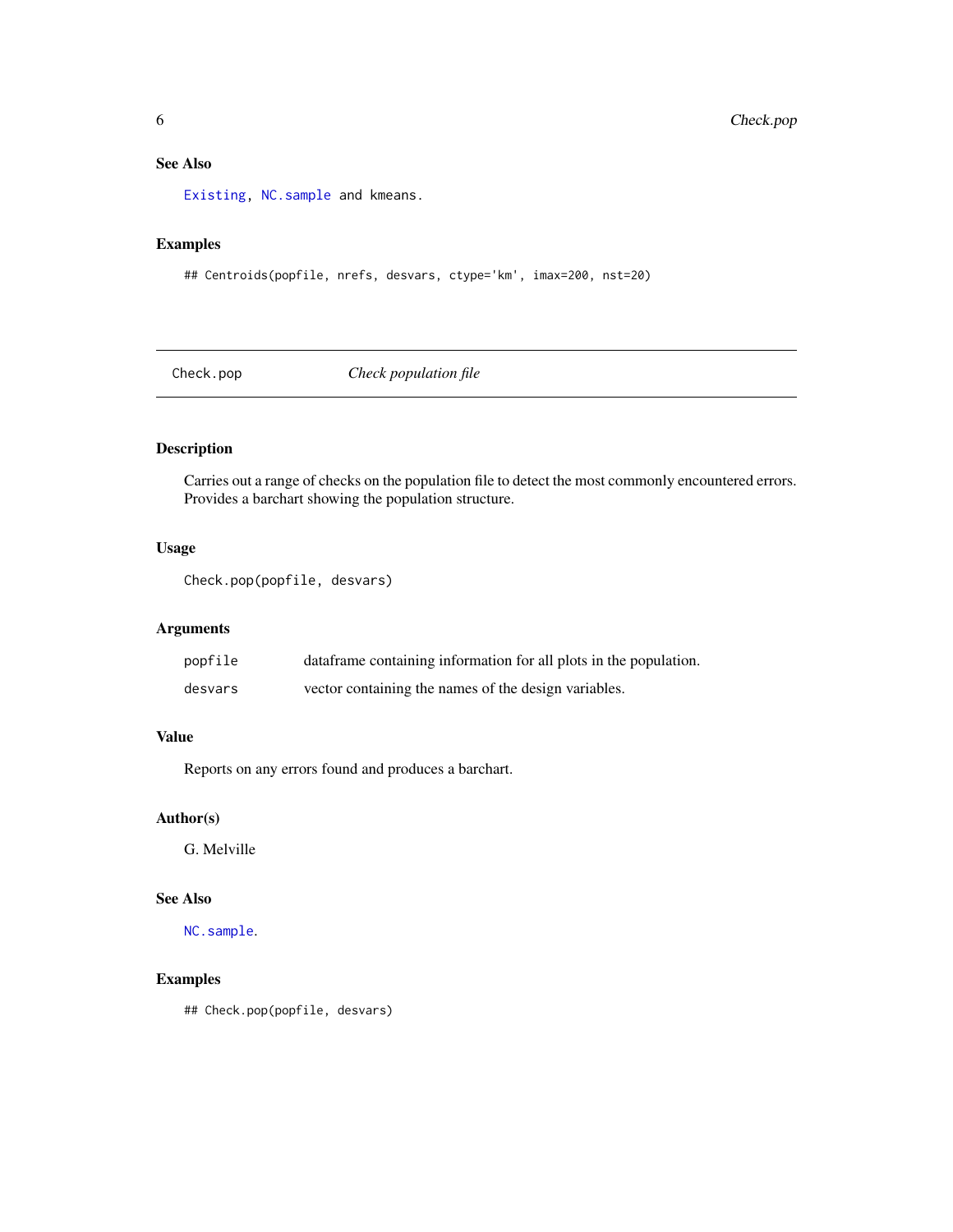<span id="page-6-1"></span><span id="page-6-0"></span>

For each stratum ,and for the population as a whole, approximate design variances are calculated.

# Usage

DesVar(popfile, nrefs, desvars, yvars, kvalue, B=1000, zvars=NULL,

training=NULL, xvars=NULL, pool=F)

# Arguments

| popfile  | dataframe containing information on all plots in the population.                                                                                                                                |
|----------|-------------------------------------------------------------------------------------------------------------------------------------------------------------------------------------------------|
| nrefs    | vector containing the sample size of each stratum.                                                                                                                                              |
| desvars  | vector containing the names of the design variables.                                                                                                                                            |
| yvars    | character vector containing the name of each variable of interest (dependent<br>variable) for which design variances are required.                                                              |
| kvalue   | scalar specifying the value of k for the k-nn imputation.                                                                                                                                       |
| B        | number of re-samples used to calculate the design variances.                                                                                                                                    |
| zvars    | character vector containing the name/s of the predictor variables.                                                                                                                              |
| training | data frame containing the data needed to determine the predictor variable. Must<br>contain the necessary yvars and xvars. If missing, predictor variables are sup-<br>plied by the user (zvars) |
| xvars    | character vector containing the name/s of the predictor variables.                                                                                                                              |
| pool     | logical value - should strata be pooled prior to fitting regression model?                                                                                                                      |
|          |                                                                                                                                                                                                 |

### Details

Approximate design variances are calculated using a re-sampling procedure in conjunction with a predictor variable. The predictor variable can be user-supplied or determined by the program using random forest regression based on a set of training data. The regression model can be fitted separately for each strata (pool=F), the default, or based on pooled training data with stratum included in the regression model as a factor.

# Value

A dataframe containing the design variances for each stratum and for the whole population.

# Author(s)

G. Melville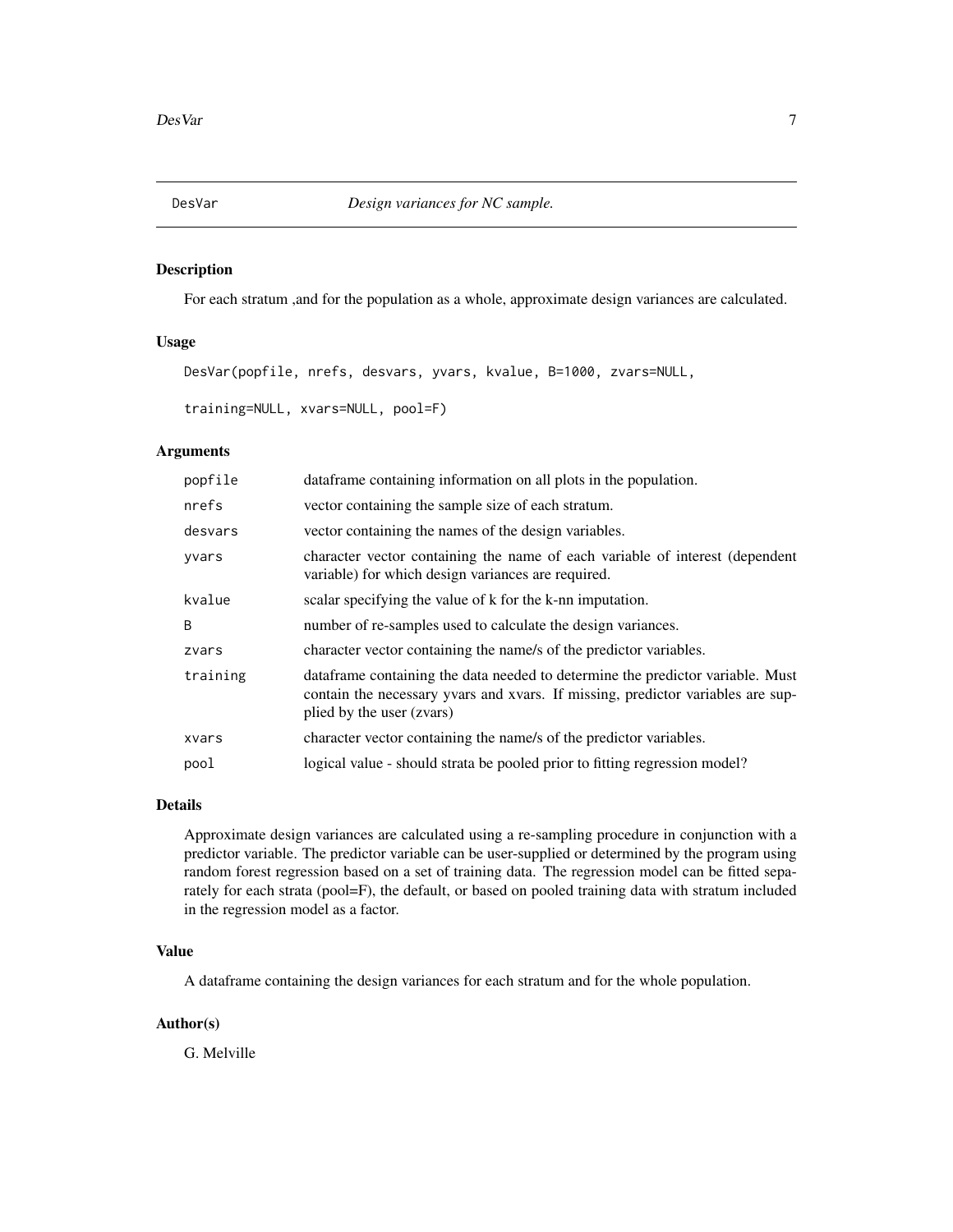# See Also

[NC.sample](#page-9-1).

# Examples

```
## DesVar(popfile, nrefs, desvars, yvars, B=1000, zvars=NULL,
## training=NULL, xvars=NULL, pool=F)
```
### DVar *Design variances for single stratum.*

# Description

For a single stratum approximate design variances are calculated. Not intended to be called directly.

# Usage

DVar(popfile, nrefs, yvars, desvars, kvalue, B=1000)

# Arguments

| popfile | dataframe containing information on stratum of interest.                                                                           |
|---------|------------------------------------------------------------------------------------------------------------------------------------|
| nrefs   | scalar containing the sample size of the stratum.                                                                                  |
| yvars   | character vector containing the name of each variable of interest (dependent<br>variable) for which design variances are required. |
| desvars | character vector containing the names of the design variables.                                                                     |
| kvalue  | scalar specifying the value of k for the k-nn imputation.                                                                          |
| B       | number of re-samples used to calculate the design variances.                                                                       |

# Value

A dataframe containing the design variances for the stratum of interest. Data used to calculate these are also returned.

# Author(s)

G. Melville

# See Also

[NC.sample](#page-9-1), [DesVar](#page-6-1).

# Examples

```
## DesVar(popfile, nrefs, yvars, kvalue, desvars, B=1000)
```
<span id="page-7-0"></span>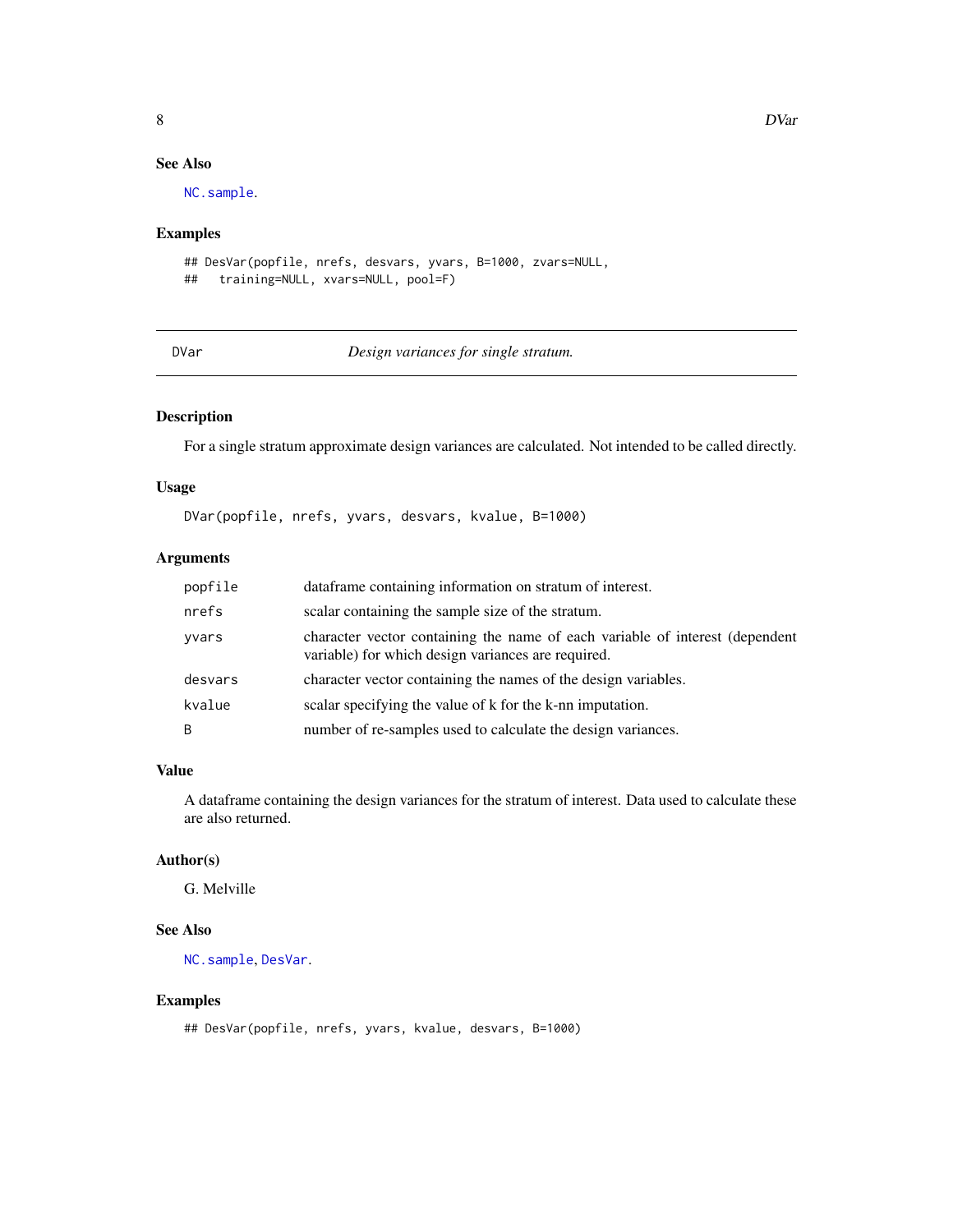<span id="page-8-1"></span><span id="page-8-0"></span>

Determines the plots which are close, in the auxiliary space, to the pre-existing plots.

# Usage

Existing(popfile, nrefs, desvars, draw.plot)

# Arguments

| popfile   | dataframe containg information on all plots in the population file.                                            |
|-----------|----------------------------------------------------------------------------------------------------------------|
| nrefs     | vector containing the number of reference plots in each stratum.                                               |
| desvars   | vector containing the names of the design variables.                                                           |
| draw.plot | logical variable - should a bar graph be drawn to show the number of neighbours<br>for each pre-existing plot? |

# Value

A list with components:-

| <b>Nx</b> | vector containing the number of neighbours to existing plots in each stratum.                                      |
|-----------|--------------------------------------------------------------------------------------------------------------------|
| Ng        | vector containing the number of target plots in each stratum.                                                      |
| popfile   | data frame containing the original population file with neighbours to pre-existing<br>plots separately identified. |

# Author(s)

G Melville.

# See Also

[NC.sample](#page-9-1).

# Examples

## Existing(popfile, nrefs, desvars, draw.plot=T)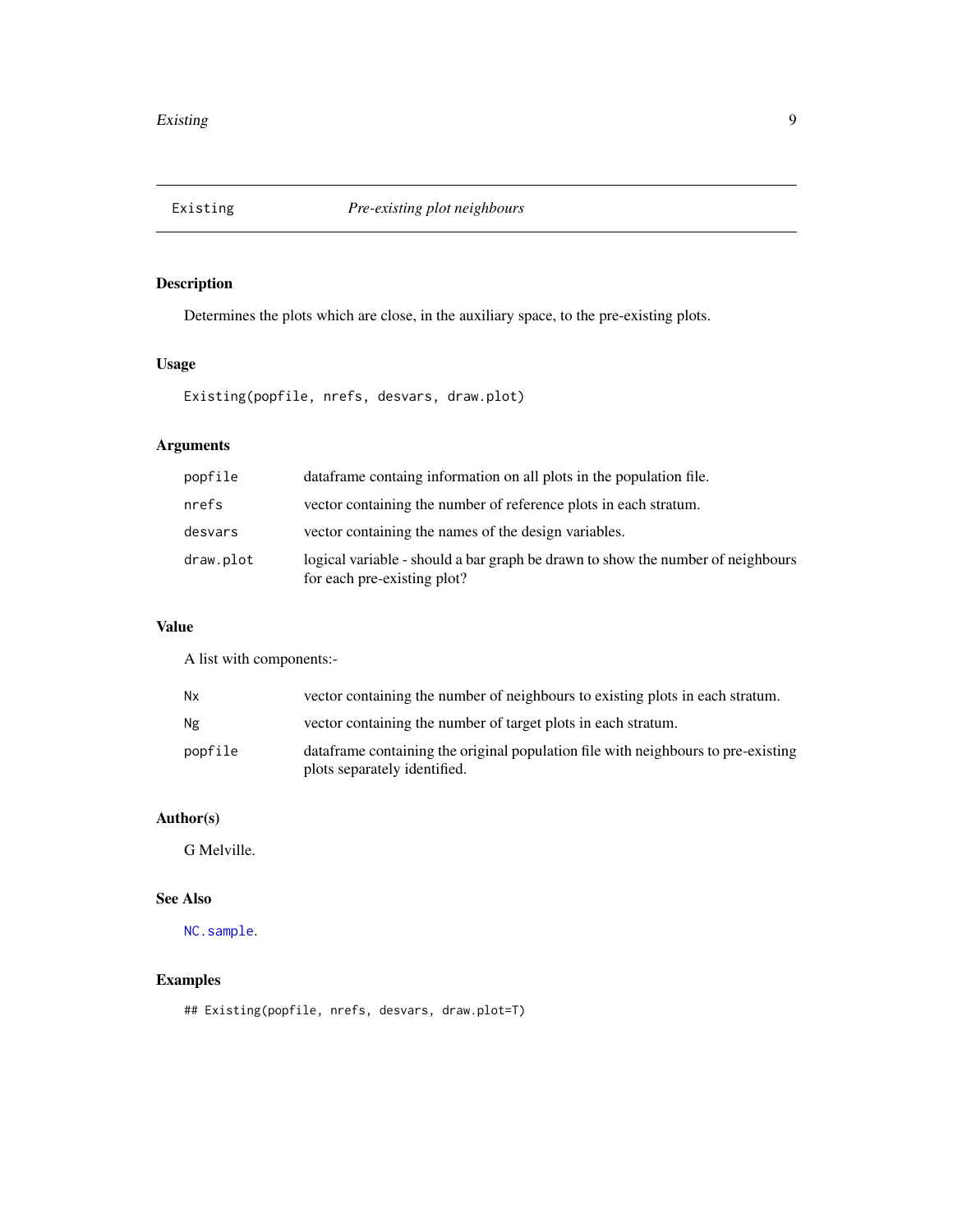<span id="page-9-1"></span><span id="page-9-0"></span>

Selects NC sample in multiple strata.

# Usage

```
NC.sample(popfile, nrefs, desvars, ctype, imax, nst)
```
# Arguments

| popfile | dataframe containing information on all plots in the population.          |
|---------|---------------------------------------------------------------------------|
| nrefs   | vector containing the sample size of each stratum.                        |
| desvars | vector containing the names of the design variables.                      |
| ctype   | clustering type - either k-means $('km')$ or Wards D $('WD')$ .           |
| imax    | maximum number of iterations for the k-means procedure.                   |
| nst     | number of initial random sets of cluster means for the k-means procedure. |

# Details

In each stratum the population of virtual plots is segregated into n clusters where n is the stratum sample size (number of reference plots). The virtual plots are partitioned so as to minimise the sums of squares of distances from plots to cluster centroids. This is achieved by using a multivariate clustering procedure such as k-means clustering (Hartigan & Wong, 1979) or Ward's D clustering (Murtagh & Legendre, 2013), using standardized design variables and a Euclidean distance metric. Following determination of the cluster centroids, the virtual plot, in the candidate set, closest to each centroid is selected as a reference plot.

# Value

A list with components:-

| popfile | population file - dataframe, as above, with reference plots designated as 'R' |
|---------|-------------------------------------------------------------------------------|
| cmns    | centroid means                                                                |

# Author(s)

G. Melville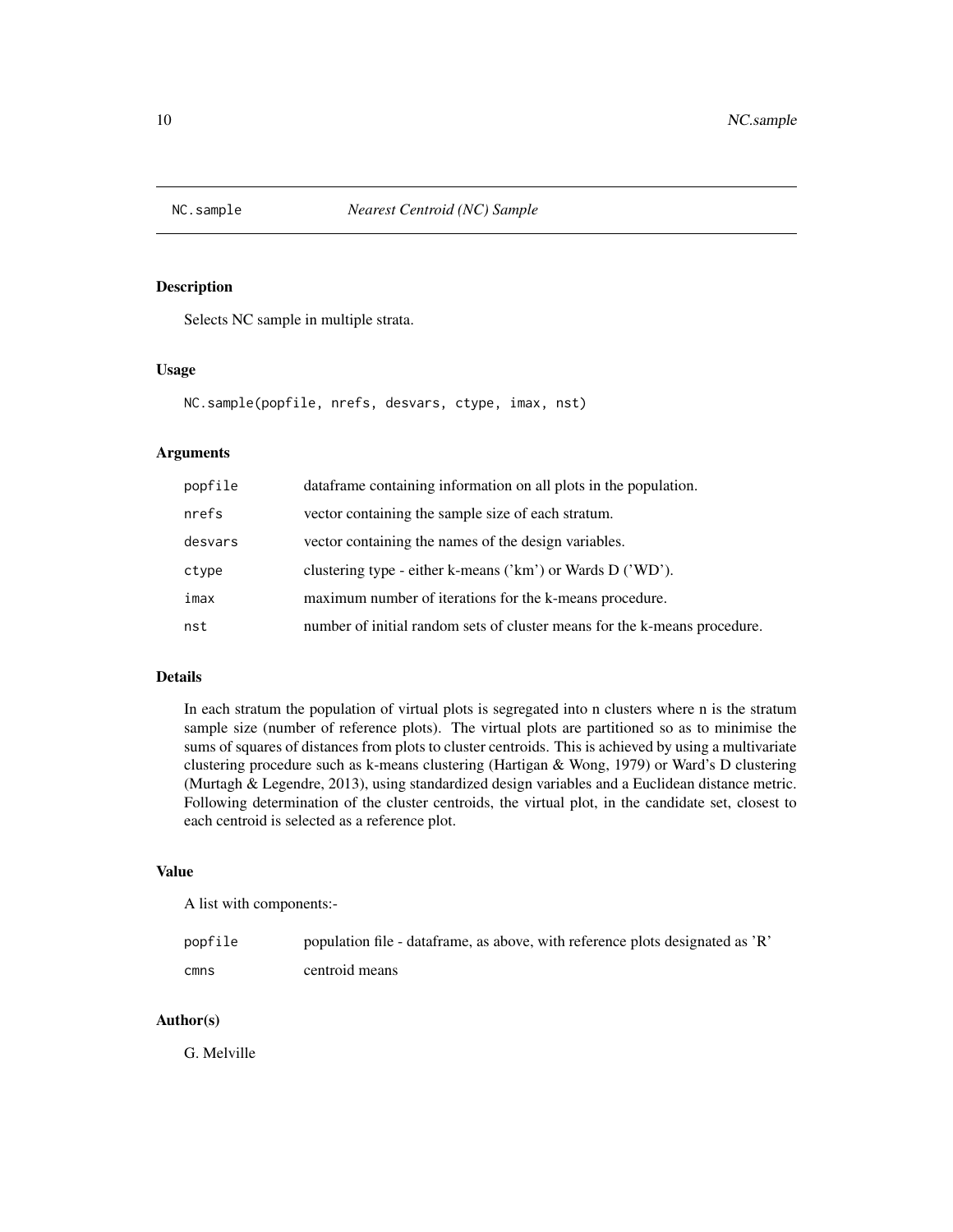#### <span id="page-10-0"></span>NC.select 11

# References

G. Melville & C. Stone. (2016) Optimising nearest neighbour information - a simple, efficient sampling strategy for forestry plot imputation using remotely sensed data. Australian Forestry, 79:3, 217:228, DOI: 10.1080/00049158.2016.1218265.

Hartigan & Wong (1979) Algorithm AS 136: a K-means clustering algorithm. Applied Statistics 28, 100-108, DOI:10.2307/2346830.

Murtagh, M & Legendre, P. (2013) Ward's hierarchical agglomerative clustering method: Which algorithms implement Ward's criterion? Journal of Classification.

#### See Also

See also NC. sample.

# Examples

## NC.sample(popfile, nrefs, desvars, ctype='km', imax=200, nst=20)

NC.select *Nearest Centroid (NC) Plot Selection*

# Description

Select the reference plots closest, in the auxiliary space, to the target plot centroids. Not intended to be called directly.

#### Usage

NC.select(popfile, nrefs, desvars, centroids)

### Arguments

| popfile   | data frame containing information on all plots in the stratum.  |
|-----------|-----------------------------------------------------------------|
| nrefs     | vector containing the number of reference plots in the stratum. |
| desvars   | vector containing the names of the design variables.            |
| centroids | dataframe containing the centroids for the stratum.             |

### Value

A list with components:-

| refs  | dataframe containing reference plots    |
|-------|-----------------------------------------|
| exist | dataframe containing pre-existing plots |
| targs | dataframe containing target plots       |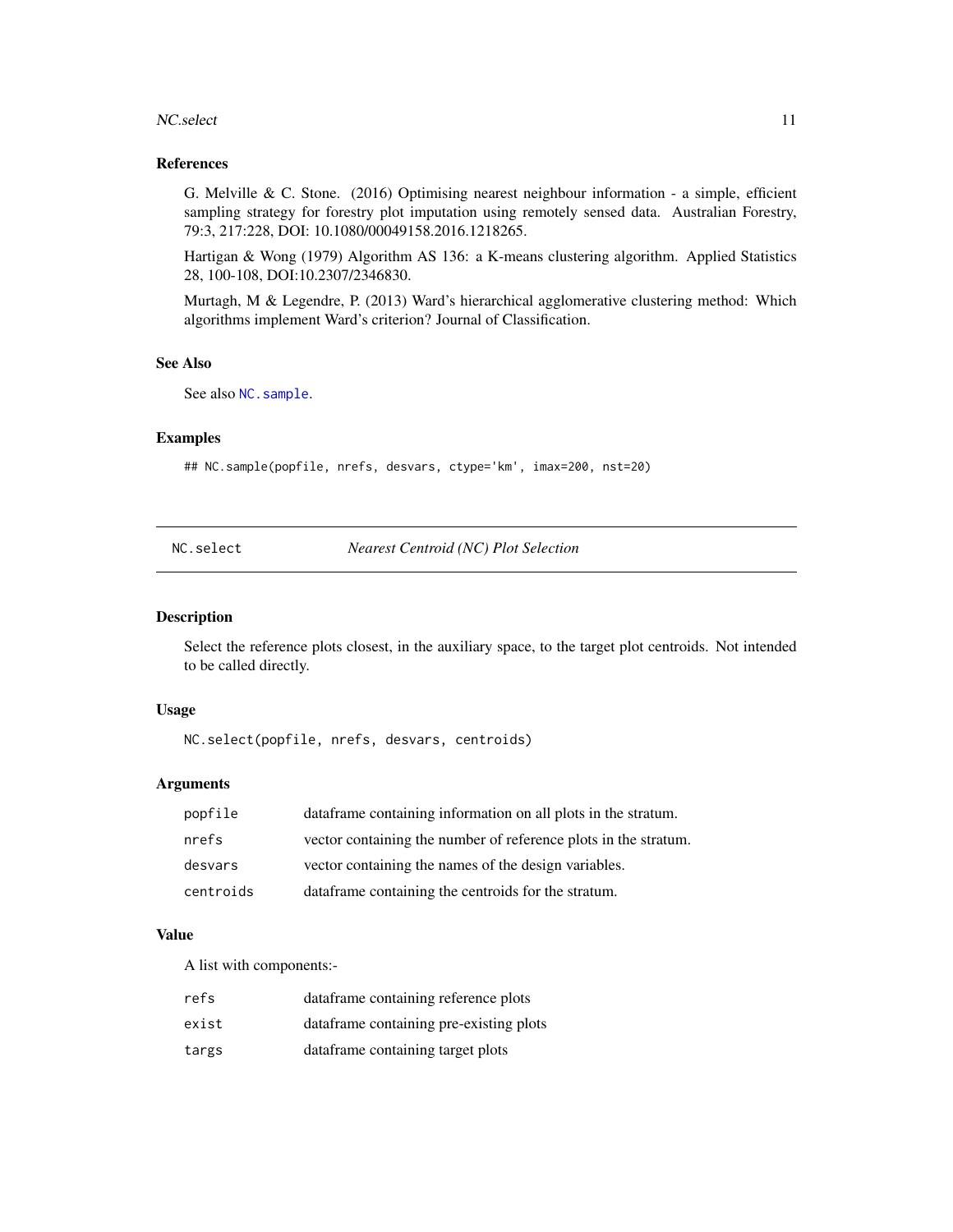# <span id="page-11-0"></span>Author(s)

G. Melville

# See Also

[NC.sample](#page-9-1).

# Examples

## NC.select(popfile, nrefs, desvars, centroids)

nundle.sf *Nundle State Forest LiDAR data*

# Description

LiDAR data from two strata acquired by over-flying the Nundle State Forest (SF), NSW, Australia in 2011

# Usage

data(nundle.sf)

# Format

A data frame with 2068 observations on the following 12 variables.

| PID numeric vector containing unique plot IDs               |
|-------------------------------------------------------------|
| height numeric vector containing LiDAR heights              |
| meanht numeric vector containing LiDAR mean heights         |
| mam a numeric vector containing mean above mean heights     |
| mdh a numeric vector containing LiDAR mean dominant heights |
| pstk a numeric vector containing LiDAR stocking rate        |
| cc a numeric vector containing LiDAR canopy cover           |
| 0V a numeric vector containing LiDAR occupied volume        |
| var a numeric vector containing LiDAR height variances      |
| Strata a factor with levels 0, Y                            |
| x a numeric vector containing x-coordinates                 |
| y a numeric vector containing y-coordinates                 |

# Details

The LiDAR variables were calculated as outlined in Turner et al. (2011).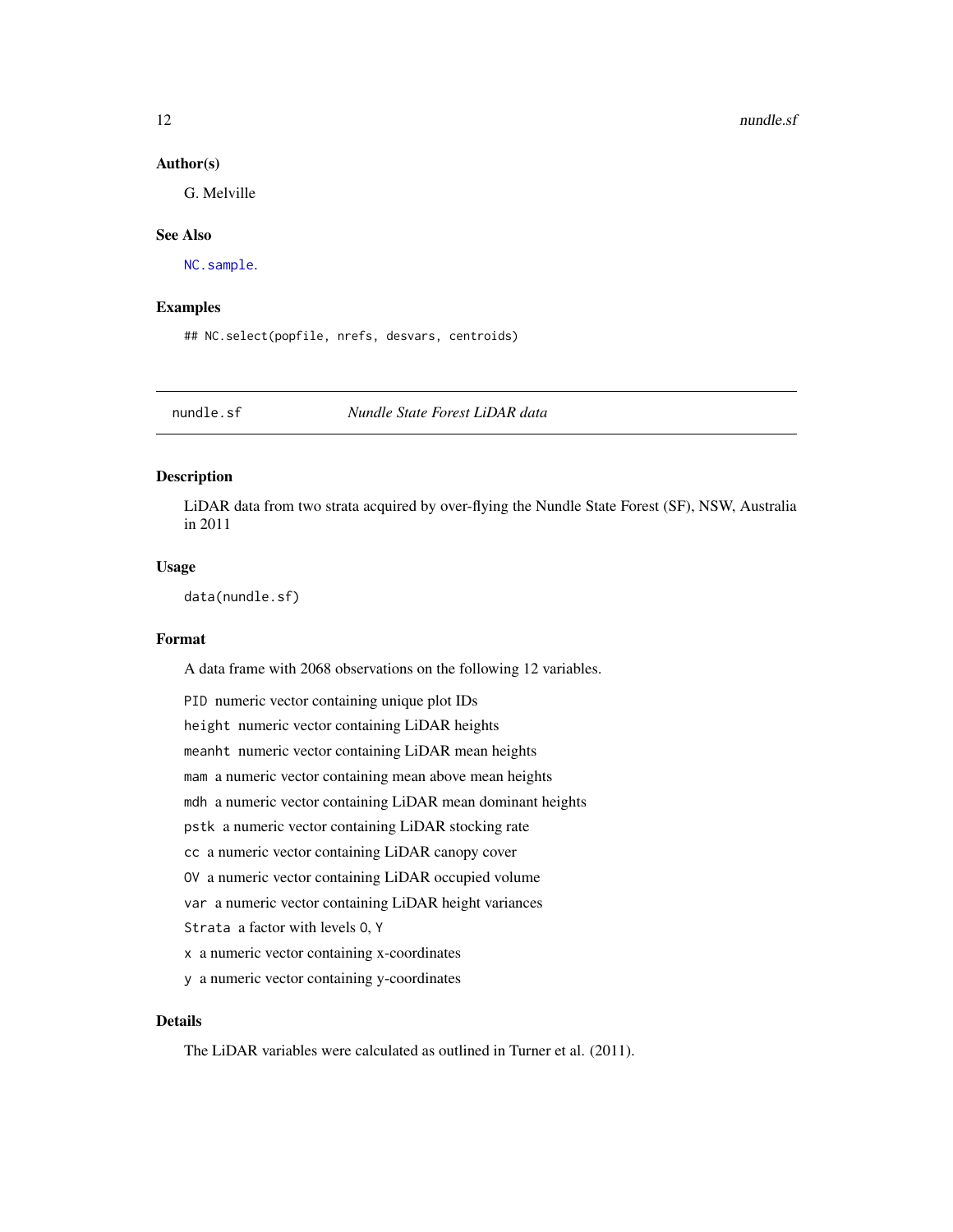# <span id="page-12-0"></span>R.sample1 13

#### Source

Forestry Corporation of NSW

#### References

Melville G, Stone C, Turner R (2015). Application of LiDAR data to maximize the efficiency of inventory plots in softwood plantations. New Zealand Journal of Forestry Science, 45:9,1-16. doi:10.1186/s40490-015-0038-7.

Stone C, Penman T, Turner R (2011). Determining an optimal model for processing lidar data at the plot level: results for a Pinus radiata plantation in New SouthWales, Australia. New Zealand Journal of Forestry Science, 41, 191-205.

Turner R, Kathuria A, Stone C (2011). Building a case for lidar-derived structure stratification for Australian softwood plantations. In Proceedings of the SilviLaser 2011 conference, Hobart, Tasmania, Australia.

#### Examples

data(nundle.sf)

R.sample1 *Random sample.*

#### Description

Selects random sample in a single stratum.

## Usage

R.sample1(popfile, nrefs)

# Arguments

| popfile | data frame containing information on all plots in the stratum. |
|---------|----------------------------------------------------------------|
| nrefs   | vector containing the required sample size of the stratum.     |

# Details

A random sample of virtual plots is selected from the candidate set in the stratum of interest.

#### Value

A list with components:-

popfile population file - dataframe, as above, with plot type of reference plots set to 'R'

# Author(s)

G. Melville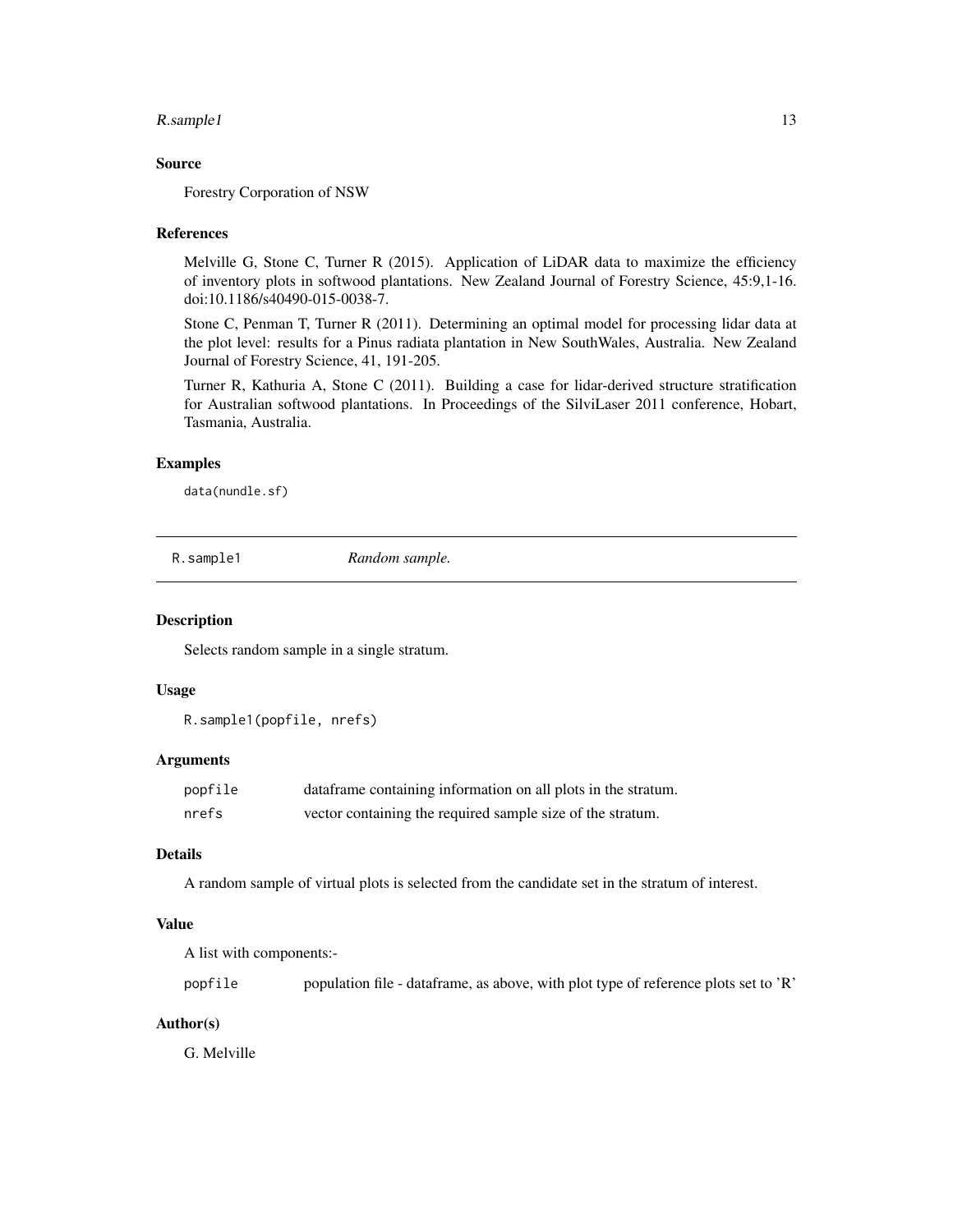# <span id="page-13-0"></span>See Also

[NC.sample](#page-9-1).

# Examples

```
## R.sample1(popfile, nrefs)
```
Spatial.plot *Spatial Plot*

# Description

Spatial (x-y) graph of candidate plots, target plots, pre-existing plots, reference plots and neighbours to pre-existing plots.

# Usage

```
Spatial.plot(popfile, sampfile)
```
# Arguments

| popfile  | data frame containing information on all plots in the population prior to the sam-<br>ple. |
|----------|--------------------------------------------------------------------------------------------|
| sampfile | data frame containing information on all plots in the population after the sample.         |

# Value

Draws an x-y plot showing the location of different plots in each stratum.

# Author(s)

G. Melville

# See Also

See also [NC.sample](#page-9-1).

# Examples

## Spatial.plot(popfile, sampfile)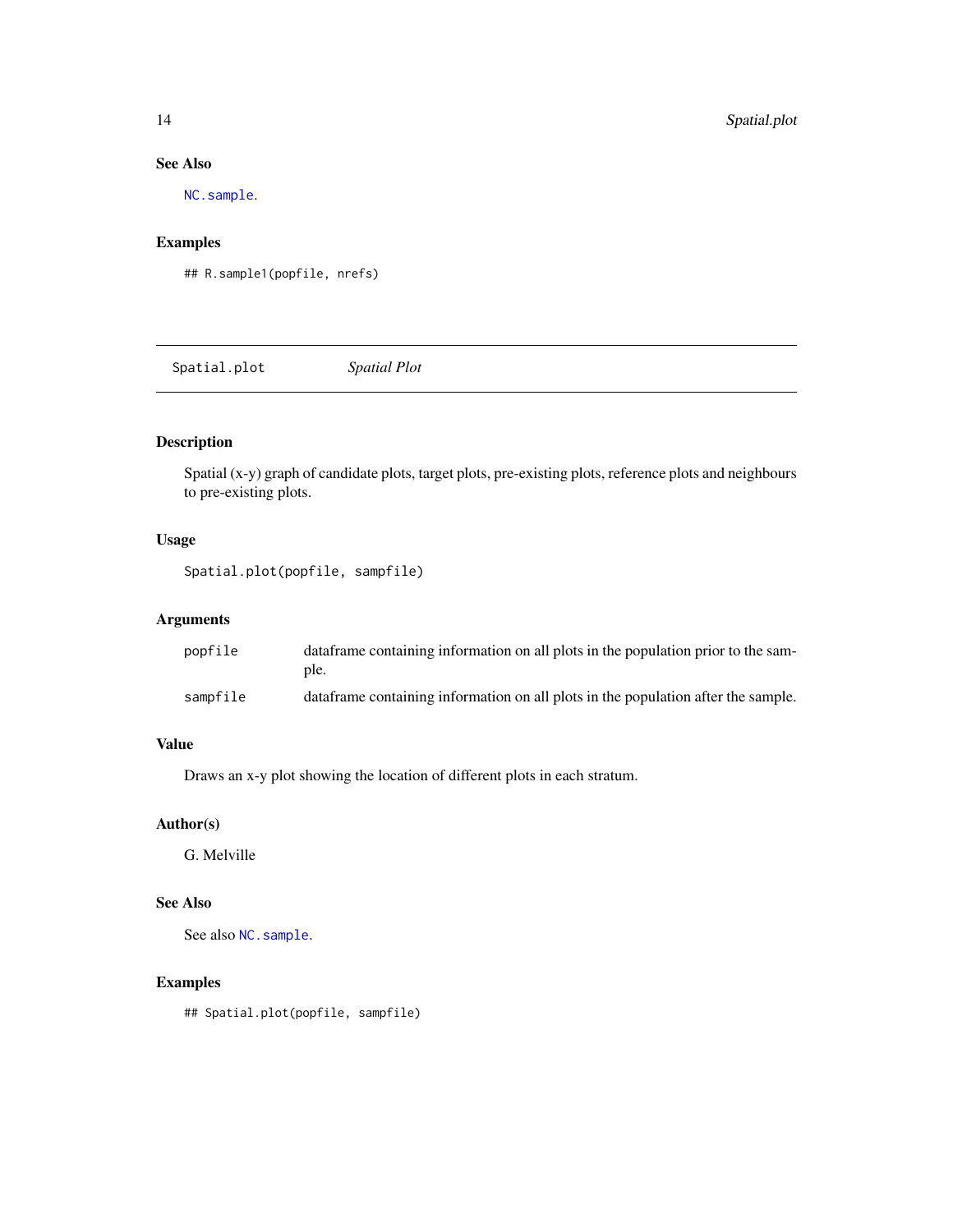<span id="page-14-0"></span>

Contains LiDAR data for 200 plots from two strata acquired by over-flying the Nundle State Forest (SF), NSW, Australia in 2011

### Usage

data(training)

#### Format

A data frame with 200 observations on the following 10 variables.

OV a numeric vector containing LiDAR occupied volume

height numeric vector containing LiDAR heights

cc a numeric vector containing LiDAR canopy cover

pstk a numeric vector containing LiDAR stocking rate

var a numeric vector containing LiDAR height variances

x a numeric vector containing x-coordinates

y a numeric vector containing y-coordinates

Strata a factor with levels O Y

PID numeric vector containing unique plot IDs

plot\_type a factor with levels B C T

### Details

The LiDAR variables were calculated as outlined in Turner et al. (2011).

# Source

Forestry Corporation of NSW

# References

Melville G, Stone C, Turner R (2015). Application of LiDAR data to maximize the efficiency of inventory plots in softwood plantations. New Zealand Journal of Forestry Science, 45:9,1-16. doi:10.1186/s40490-015-0038-7.

Stone C, Penman T, Turner R (2011). Determining an optimal model for processing lidar data at the plot level: results for a Pinus radiata plantation in New SouthWales, Australia. New Zealand Journal of Forestry Science, 41, 191-205.

Turner R, Kathuria A, Stone C (2011). Building a case for lidar-derived structure stratification for Australian softwood plantations. In Proceedings of the SilviLaser 2011 conference, Hobart, Tasmania, Australia.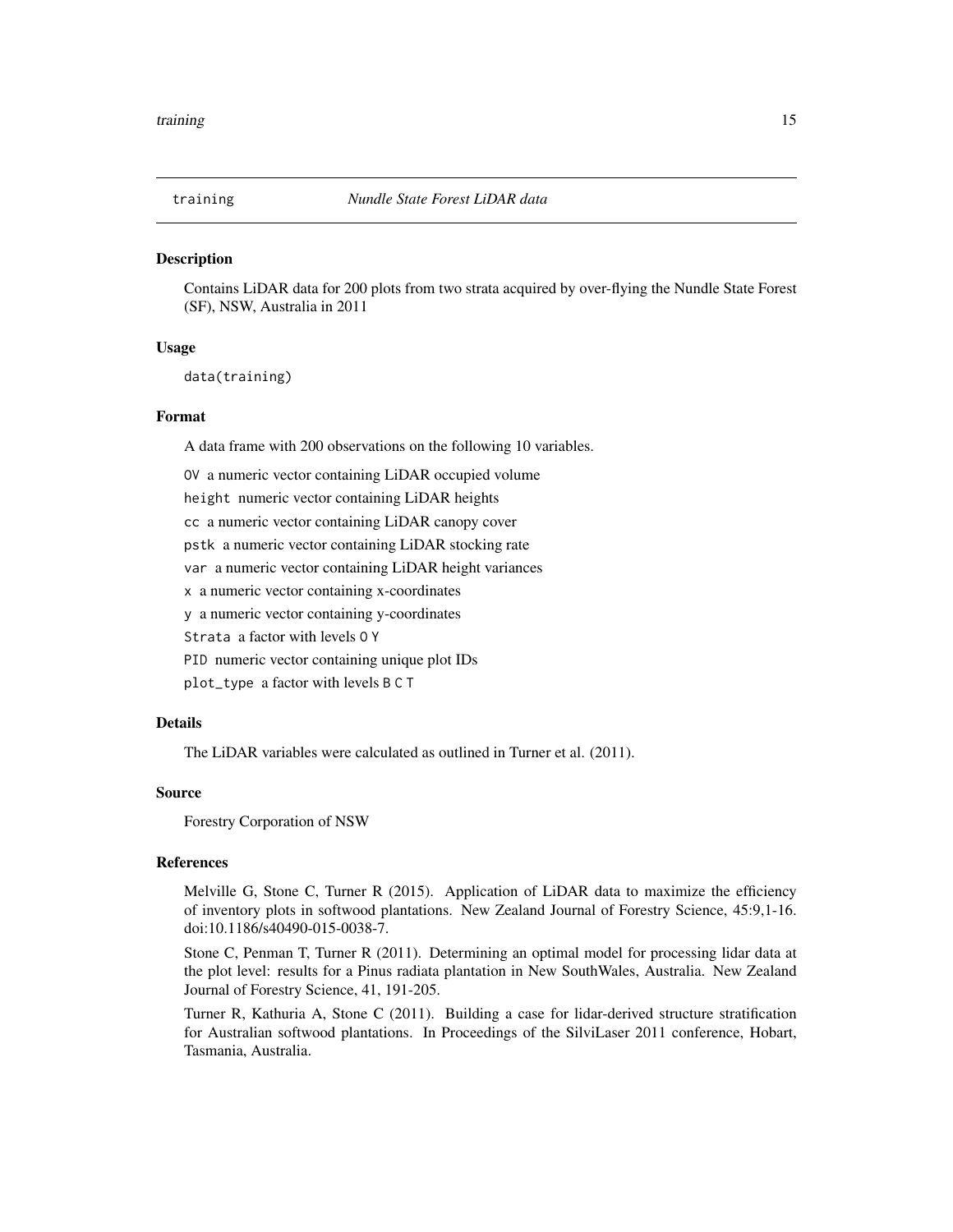16 training the state of the state of the state of the state of the state of the state of the state of the state of the state of the state of the state of the state of the state of the state of the state of the state of th

# Examples

data(training)